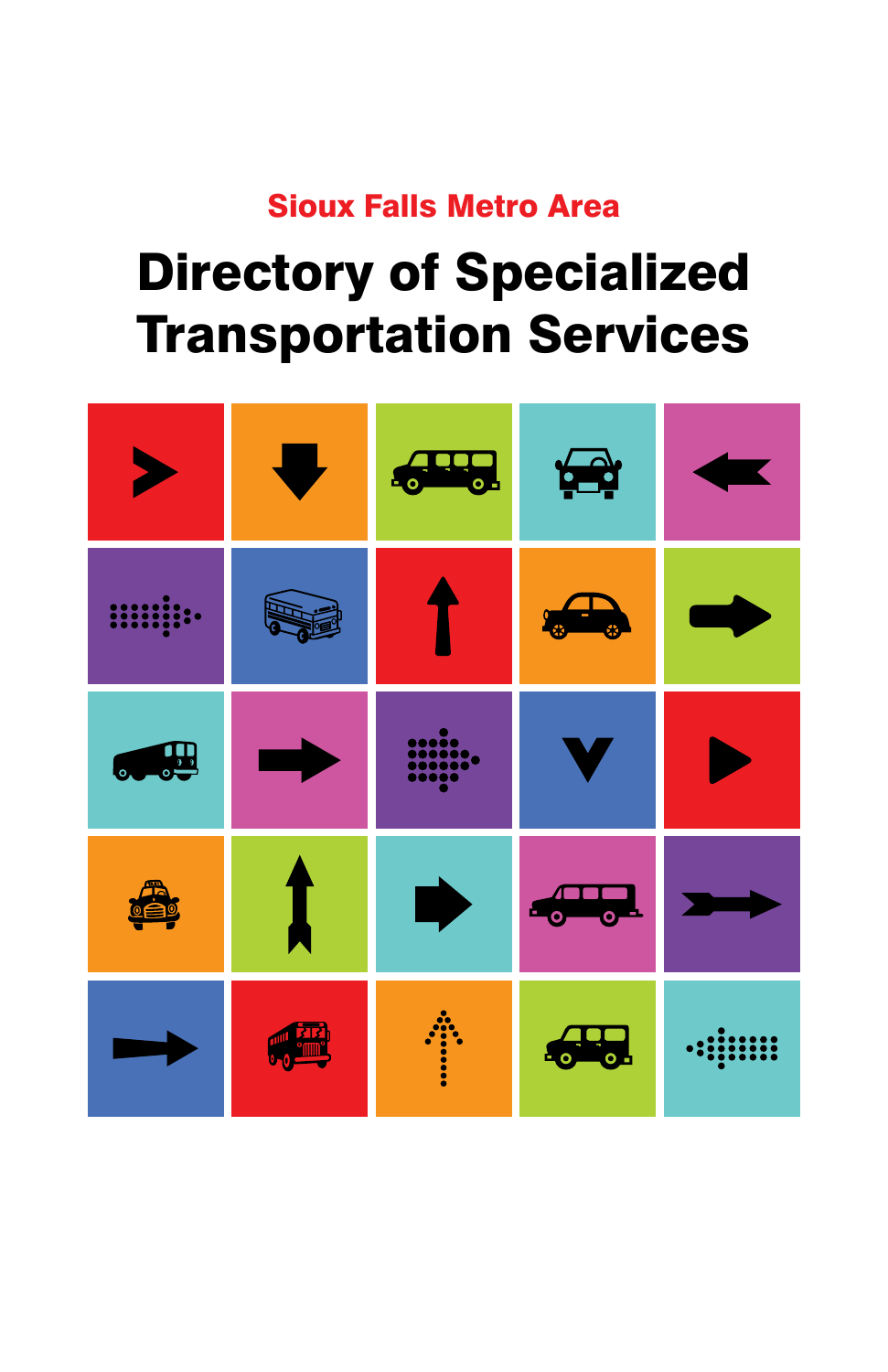Layout by City of Sioux Falls Multimedia Support

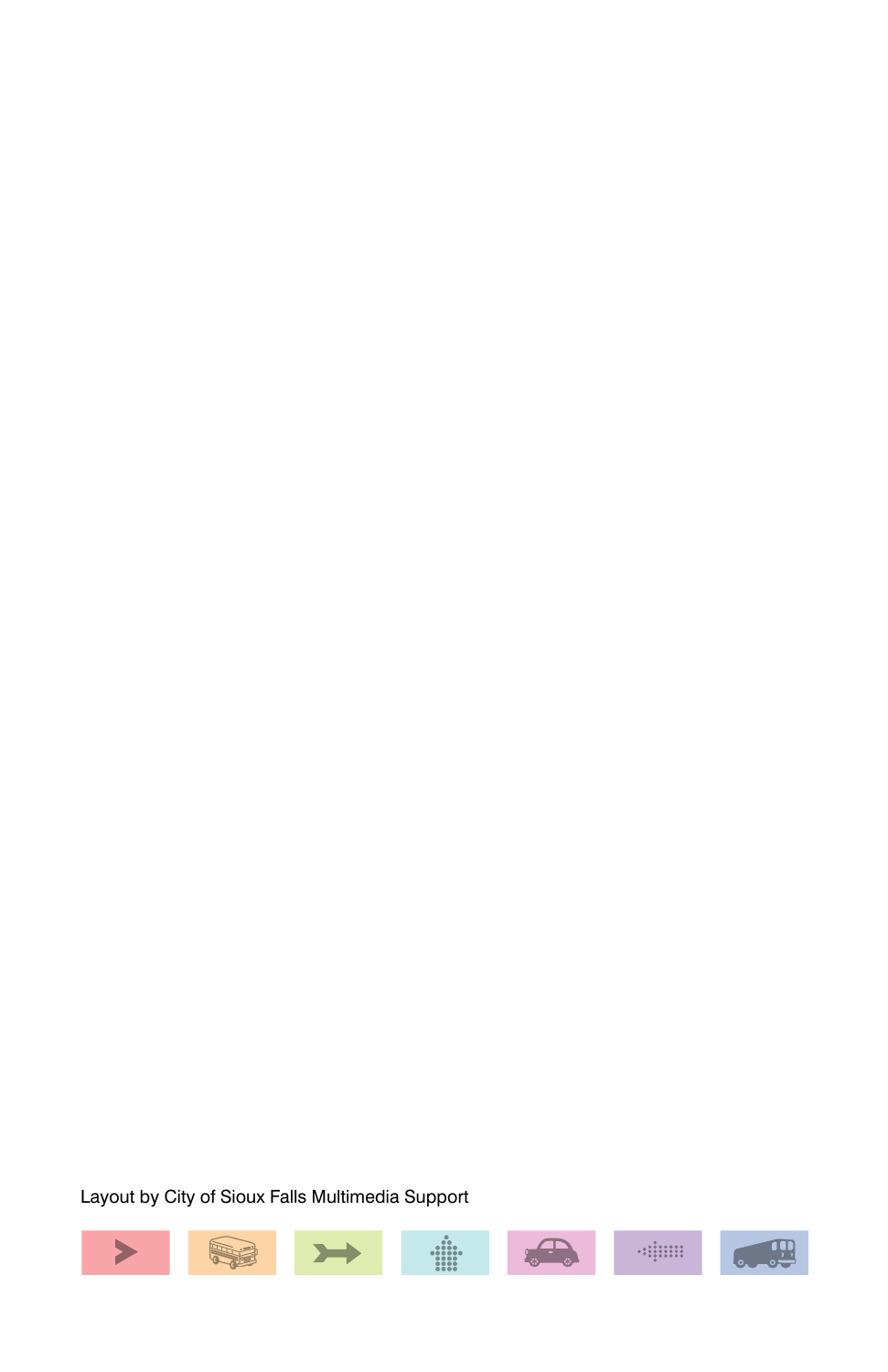







This directory is published as a service to current or potential users of transportation services available in the Sioux Falls metropolitan area. Transportation plays a crucial role in all our lives, and especially for persons with special needs. Transportation involves getting riders to lifesustaining services and support and to activities that enrich one's quality of life. Transportation is the means for enabling ablebodied persons to be productively involved in their communities, as well as meeting service needs for persons with disabilities or frailties.

For additional resources and support, contact the Helpline Center by dialing 211 or visiting www.helplinecenter.org.

This directory is a joint mobility management project of

- • South Eastern Council of Governments (SECOG)
- City of Sioux Falls
- Sioux Area Metro (SAM)
- **Helpline Center**
- Sioux Falls Area Community Foundation

The information in this directory has been supplied by each operator or agency referenced herein and is current as of the date submitted. Since schedules and fares are subject to change, please verify such information by contacting the organizations listed. Additional copies of this directory are available from SECOG by emailing amber@secog.org or calling 605-367-5390.

# Cost: **\$** RE Medicaid accepted: A) | Wheelchair accessible: أ

### Legend for this Directory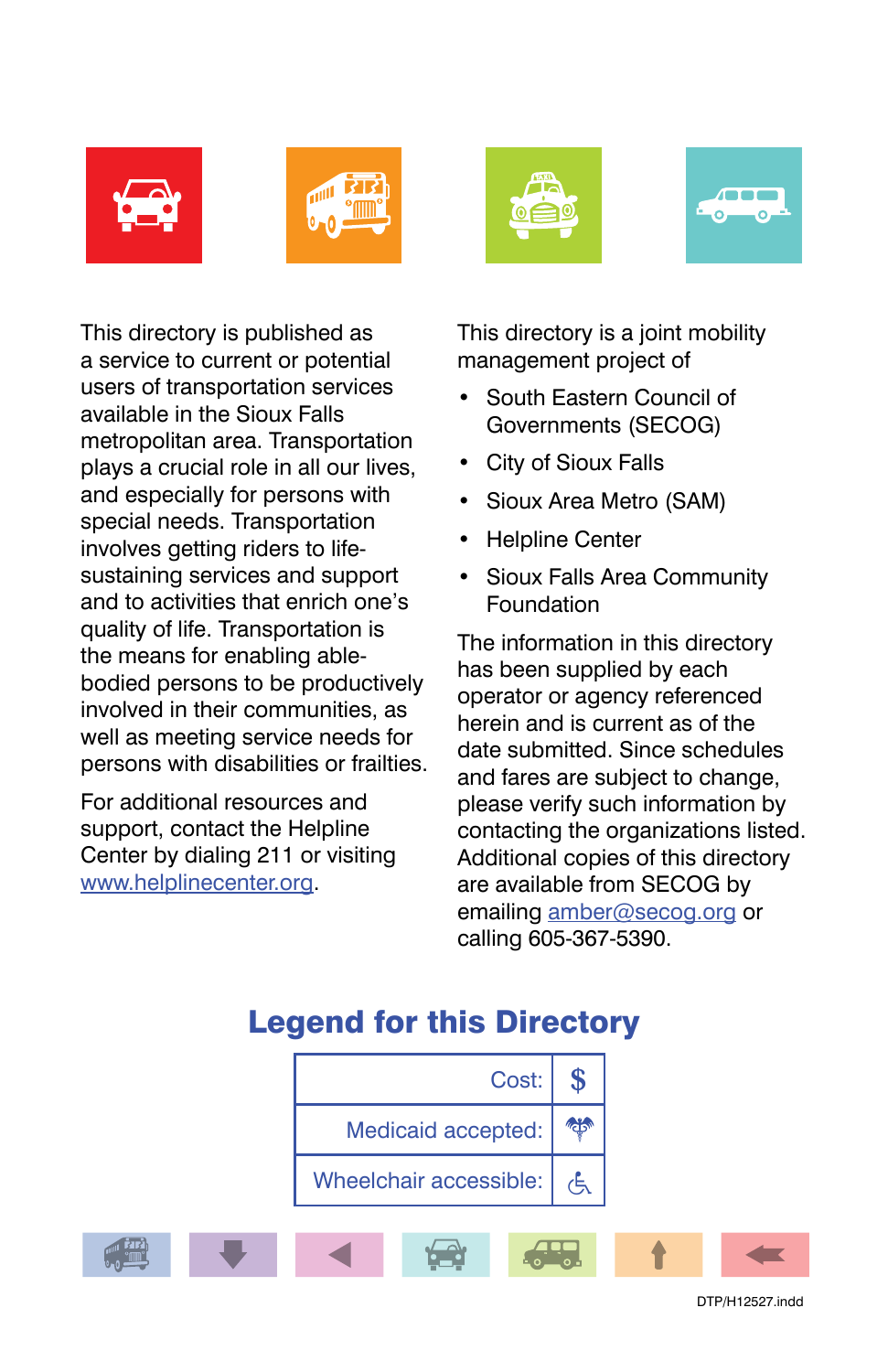

### **Brandon Public Transit \$ &**

**Contact:** 605-582-3553

**Website:** www.brandonsd.com

**Purpose of service:** Public transportation

**Type of service:** Shared ride service

**Hours of service:** 8 a.m. to 3:30 p.m., Monday through Friday. (When a dispatcher is available, he/she comes in at 7:30 a.m. and leaves at 12:15 p.m.)

**Scheduling requirements:** Rides must be scheduled at least one day in advance. Because our voice mail covers 19+ hours per day—plus weekends and holidays—and since we do not have a dispatcher, we honor all requests for next-day transportation if voice mail indicates the call came before 12 midnight AND we can identify the caller, the address involved, the phone number, and if the schedule allows. Riders are encouraged to schedule rides

as far in advance as practical. When scheduling conflicts occur, priority goes to the rider who scheduled first.

**Eligibility requirements:** Adults, teens, children, families, females, males

**Cost of ride:** \$1.50 per ride each way. No charge for 60 years of age or older (donations accepted).

- **SD Medicaid:** Not accepted
- **Cost to bring PCA:** No charge
- **Cost to bring one guest:** Normal fare applies unless person has a disability, is over 60, or a PCA.

**Wait time cost:** No charge

**Service area:** Brandon

**Driver assistance:** Assistance getting on and off the vehicle is available.

**Type of vehicles:** Buses

- **Wheelchair accessible vehicles:** Yes
- **Deliver empty wheelchair, scooter, or oxygen tank to passenger:** Call for information.











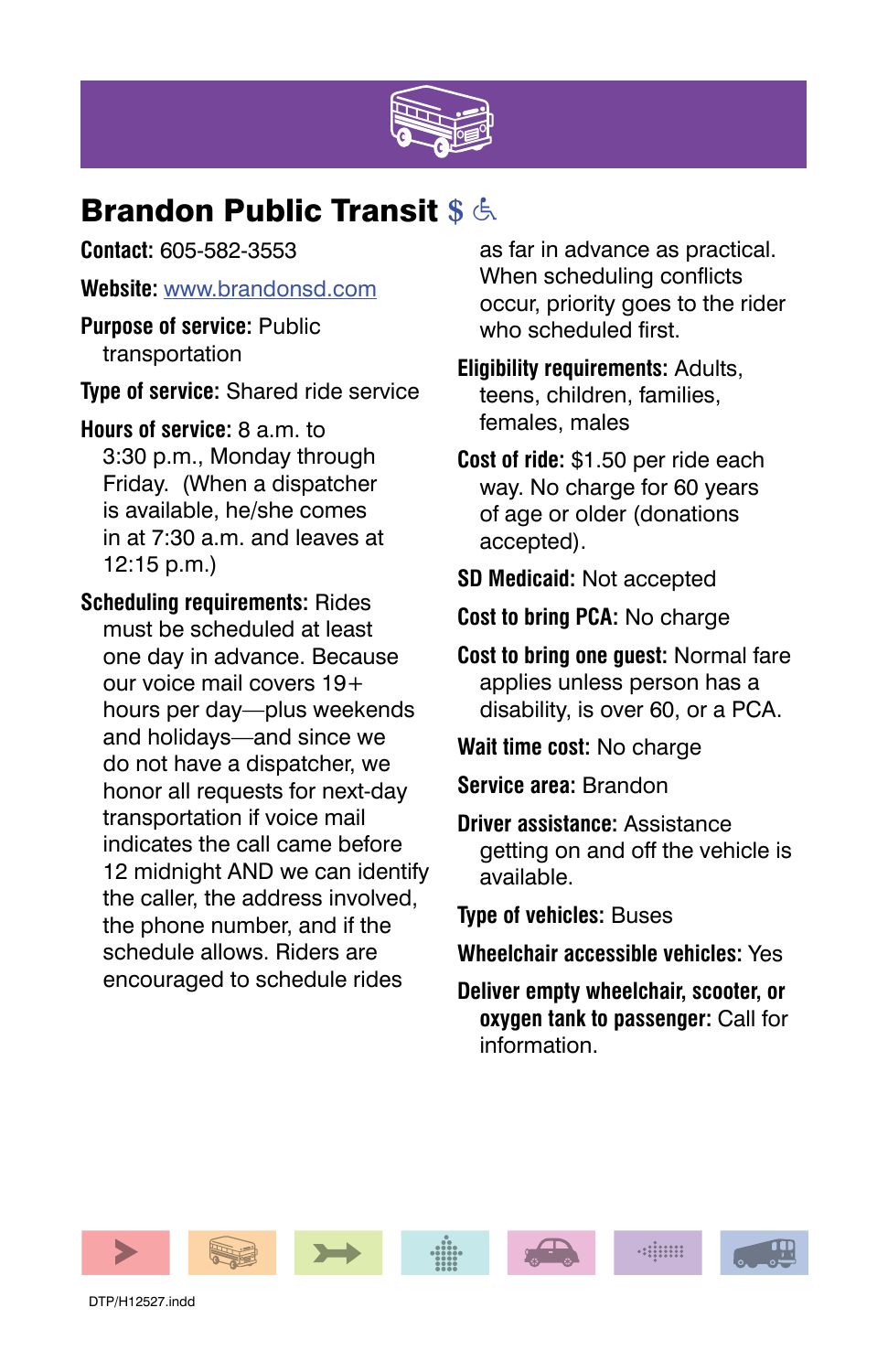

### Disabled American Veterans (DAV)

**Contact:** 605-336-3230, ext. 6551

**Website:** www.dav.org

**Purpose of service:** Free transportation for veterans to the local VA Medical Center

**Type of service:** Veterans' services

**Hours of service:** 8 a.m. to 3 p.m., Monday through Friday

**Scheduling requirements:** Call for information.

**Eligibility requirements:** Veterans

**Cost of ride:** No charge

**SD Medicaid:** Not accepted

**Cost to bring PCA:** No charge

**Cost to bring one guest:** No charge

**Wait time cost:** N/A

**Service area:** Sioux Falls and surrounding communities

**Driver assistance:** Assistance getting on and off the vehicle is available.

**Type of vehicles:** Van

**Wheelchair accessible vehicles:** No

**Deliver empty wheelchair, scooter, or oxygen tank to passenger:** No

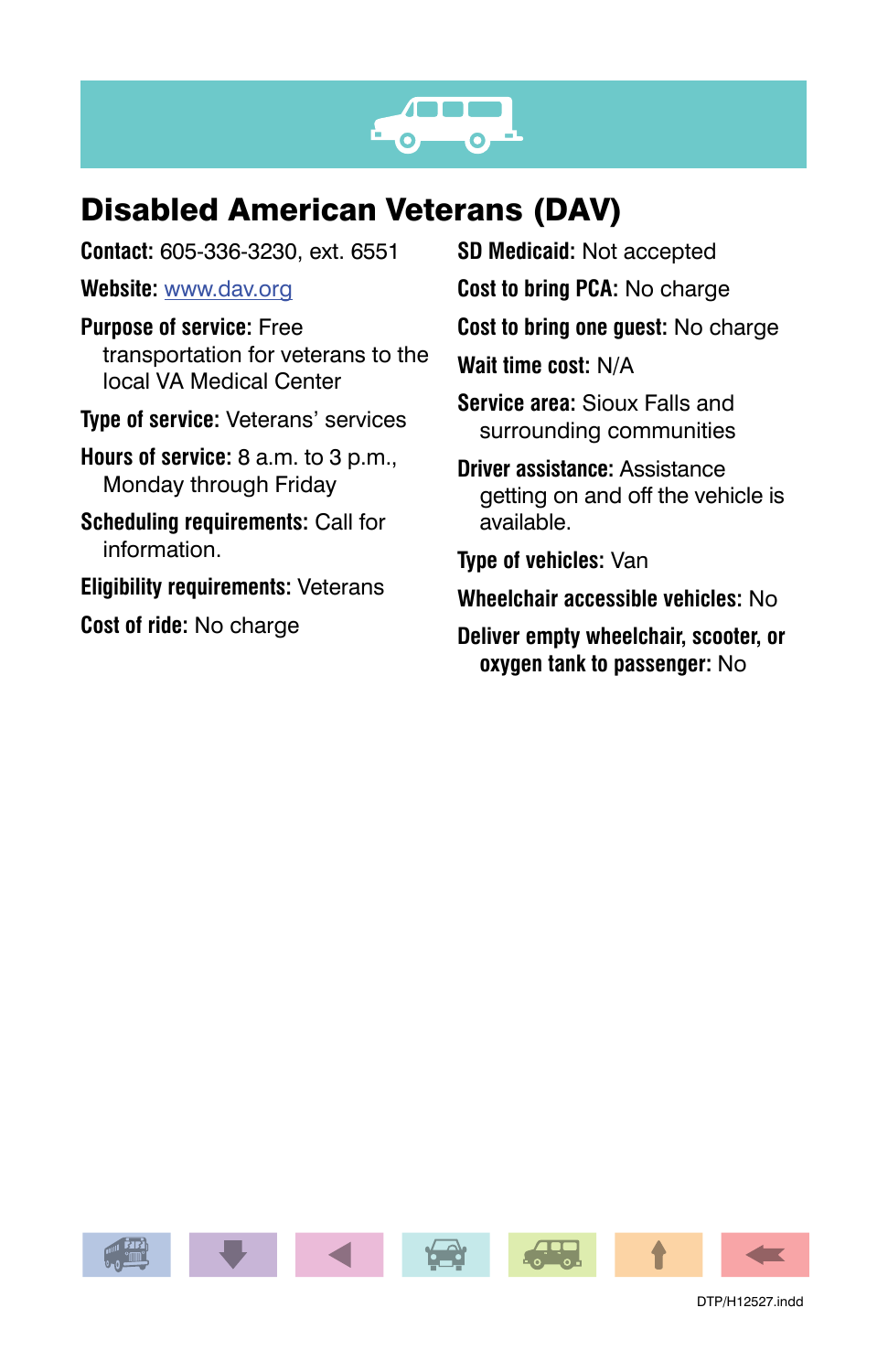

### Jefferson Bus Lines

### $\mathbf{\hat{s}}$   $\in$

- **Contact:** 605-336-0885 or 800-451- 5333 route/ticket information
- **Website:** www.jeffersonlines.com
- **Purpose of service:** Bus service into and out of Sioux Falls
- **Type of service:** Coach and charter service
- **Hours of service:** 9:30 a.m. to 8 p.m., Monday through Sunday
- **Scheduling requirements:** Call for information.
- **Eligibility requirements:** Open to all
- **Cost of ride:** Call for information.
- **SD Medicaid:** Not accepted
- **Cost to bring PCA:** Normal fare applies.
- **Cost to bring one guest:** Normal fare applies.
- **Wait time cost:** N/A
- **Service area:** South Dakota, Nebraska, Missouri, Montana, and North Dakota
- **Driver assistance:** Assistance getting on and off the vehicle is available.
- **Type of vehicles:** Charter bus
- **Wheelchair accessible vehicles:** Yes
- **Deliver empty wheelchair, scooter, or oxygen tank to passenger:** No

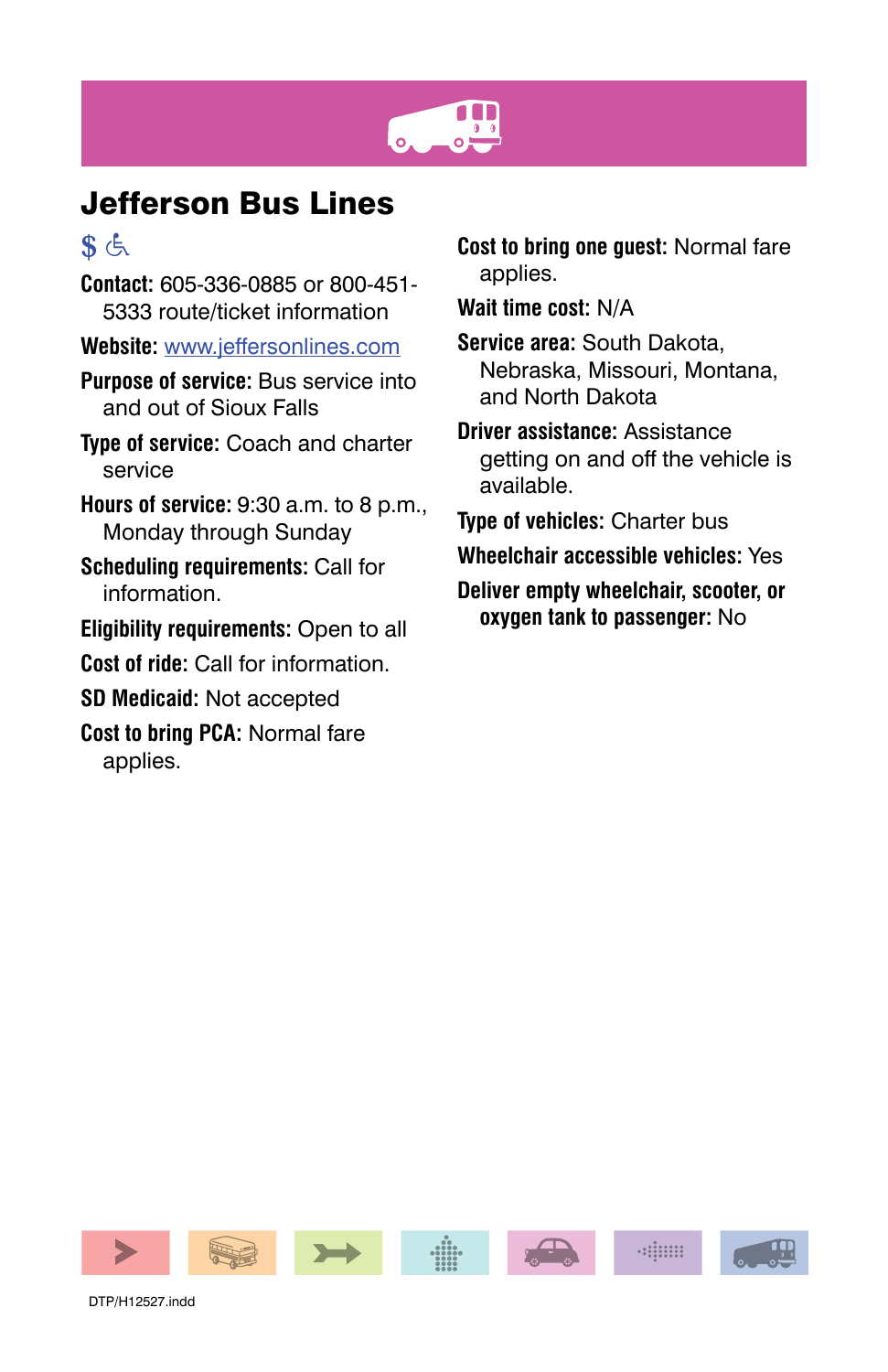

### Project C.A.R.

**Contact:** 605-332-2777

**Website:** None

**Purpose of service:** Provides safe, site-to-site transportation to individuals with associated sponsoring agencies and churches going to specific sponsor activities.

**Type of service:** Shared ride service

**Hours of service:** 8 a.m. to 4 p.m., Monday through Friday

**Scheduling requirements:** Riders must be associated with sponsoring agencies or churches.

**Eligibility requirements:** Requests for transportation service must be scheduled by staff of the respective sponsoring agencies or churches. No individual requests are accepted.

**Cost of ride:** No charge **SD Medicaid:** Not accepted **Cost to bring PCA:** N/A **Cost to bring one guest:** N/A **Wait time cost:** N/A **Service area:** Sioux Falls city limits **Driver assistance:** Not available **Type of vehicles:** Sedan **Wheelchair accessible vehicles:** No **Deliver empty wheelchair, scooter, or** 

**oxygen tank to passenger:** No

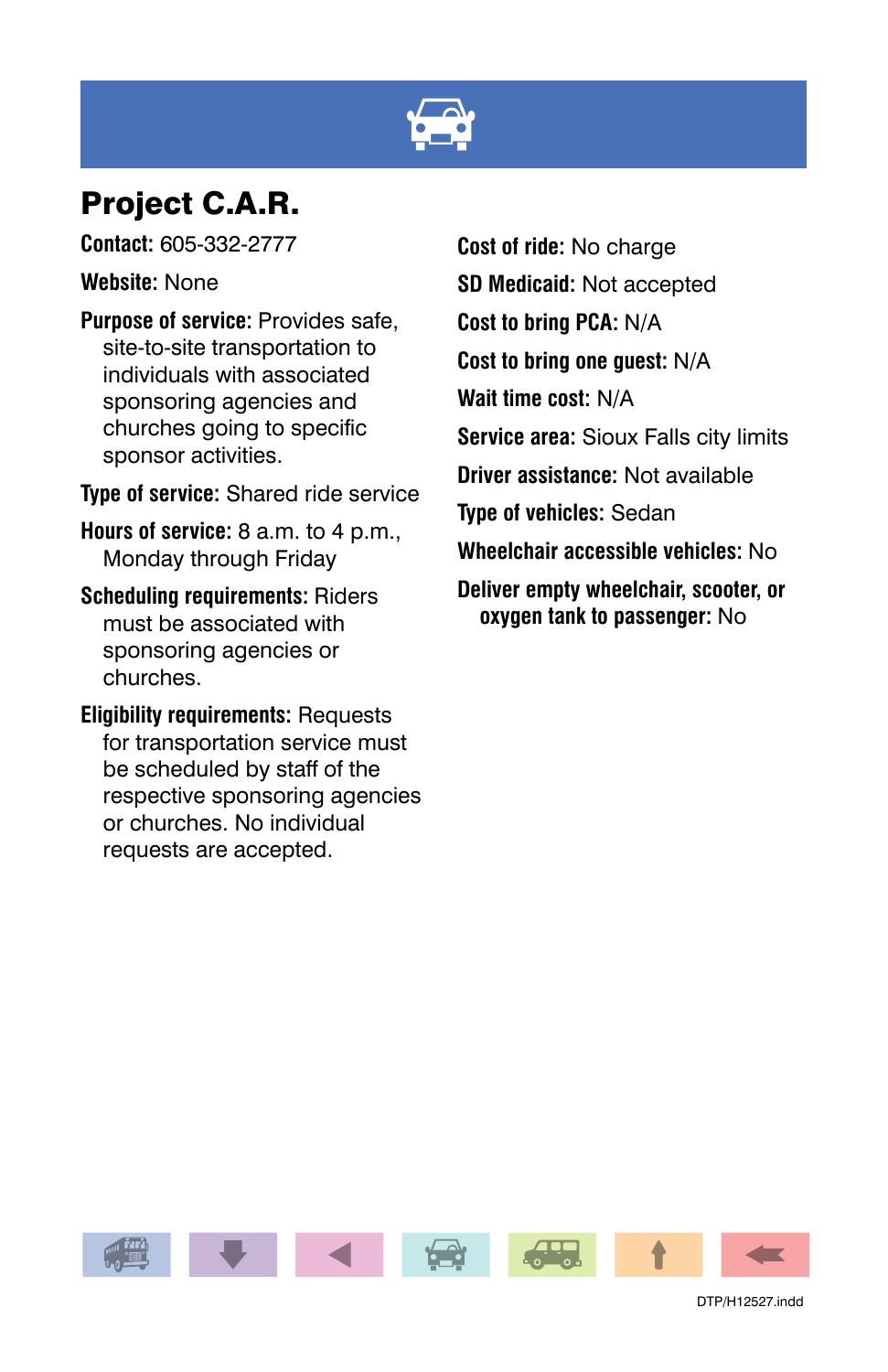

### Sioux Area Metro

(SAM) \$ <sup>\*\*</sup> 点

**Contact:** 605-367-7151

**Website:** www.siouxfalls.org/sam

**Purpose of service:** Public transportation serving Sioux Falls

**Type of service:** Public transportation

### **Hours of Service:**

Office hours are 8 a.m. to 5 p.m. Monday through Friday.

Transit service is available on most routes from 5:45 a.m. to 7 p.m. Monday through Friday, and from 7:45 a.m. to 7 p.m. on Saturday. Service is available weekday evenings until approximately 9 p.m. on five routes.

 No service on New Year's Day, Memorial Day, Independence Day, Labor Day, Thanksgiving Day, or Christmas Day.

**Scheduling requirements:** Regularly scheduled bus routes

**Eligibility requirements:** Open to all

**Cost of ride:** *(fares may increase in 2015)* Adults: \$1 per ride one-day pass \$3 seven-day pass \$10 monthly pass \$25 Seniors/Persons with Disabilities: \$.50 per ride one-day pass \$1.50 seven-day pass \$5 monthly pass \$12.50 Child 10 years and younger: \$.50 per ride

- **SD Medicaid:** Limited acceptance
- **Cost to bring PCA:** No charge if customer is authorized through the Americans with Disabilities Act (ADA)

**Cost to bring one guest:** Normal fare applies

**Wait time cost:** N/A

- **Service Area:** Sioux Falls
- **Driver Assistance:** Drivers will assist with mobility device securement
- **Type of Vehicles:** Bus equipped with ramp or lift
- **Wheelchair accessible vehicles:** Yes

**Deliver empty wheelchair, scooter, or oxygen tank to passenger:** No

**Paratransit curb-to-curb service:**  Available for ADA-eligible trips to individuals who, as a result of a disability, are unable to utilize a regular bus.

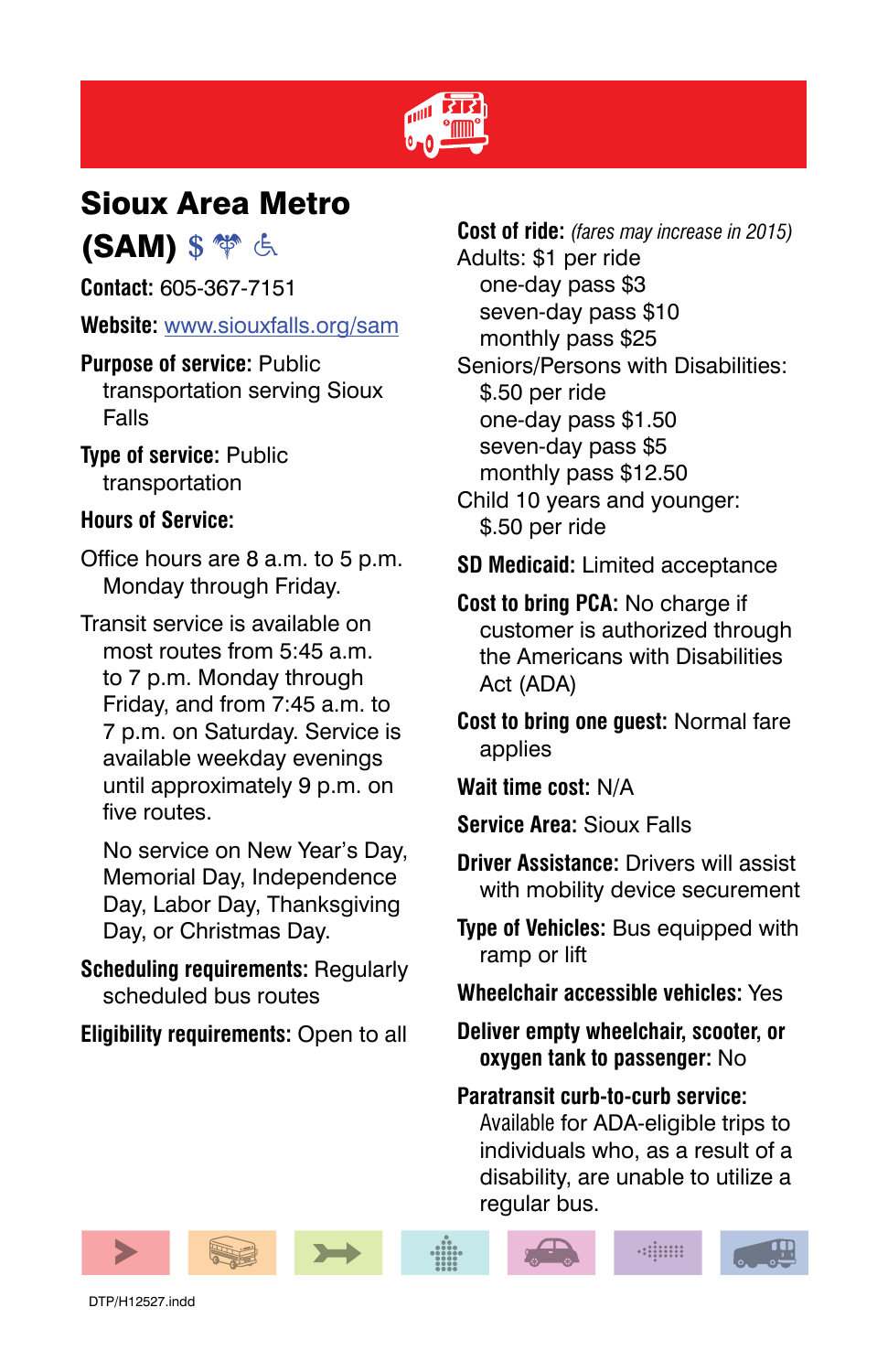

### Sioux Falls Immunization Coalition

**Contact:** 211 Helpline

**Website:** None

**Purpose of service:** Free transportation for parents and child to/from appointments for immunizations.

**Type of service:** Individual service directly from origin to destination

**Hours of service:** Varies. Call for information.

**Scheduling requirements:** Call for information.

**Eligibility requirements:** Call for information. **Cost of ride:** No charge **SD Medicaid:** Not accepted **Cost to bring PCA:** N/A **Cost to bring one guest:** N/A **Wait-time cost:** N/A **Service area:** Sioux Falls **Driver assistance:** Not available **Type of vehicles:** Taxi cab **Wheelchair accessible vehicles:** No **Deliver empty wheelchair, scooter, or oxygen tank to passenger:** No

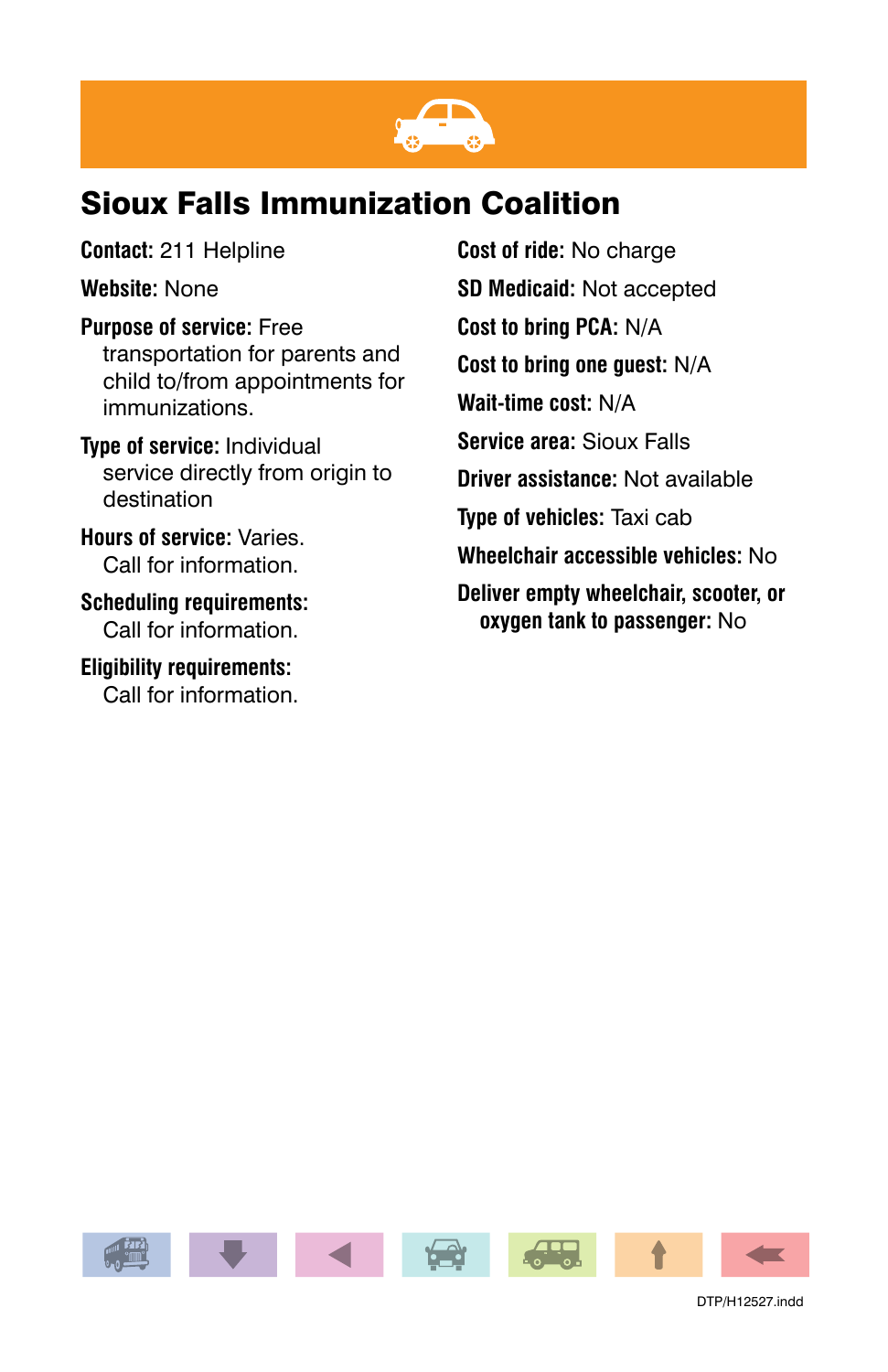# $\bullet$ .

### **Sioux Falls Wheelchair \$**  $\phi$  **&**

**Contact:** 605-336-9625

**Website:** N/A

**Purpose of service:** Transportation for persons with disabilities

**Type of service:** Individual service directly from origin to destination

**Hours of service:** 24 hours

**Scheduling requirements:** Advanced scheduling preferred but not required

**Eligibility requirements:** Must have a disability

**Cost of ride:** Call for pricing

**SD Medicaid:** Call for information

**Cost to bring PCA:** No charge

**Cost to bring one guest:** No charge

**Wait time cost:** Yes. Call for information.

**Service area:** Varies through South Dakota, Iowa, Nebraska, and Minnesota

**Driver assistance:** Available

**Type of vehicles:** Large van equipped with lift

**Wheelchair accessible vehicles:** Yes

**Deliver empty wheelchair, scooter, or oxygen tank to passenger:** Yes

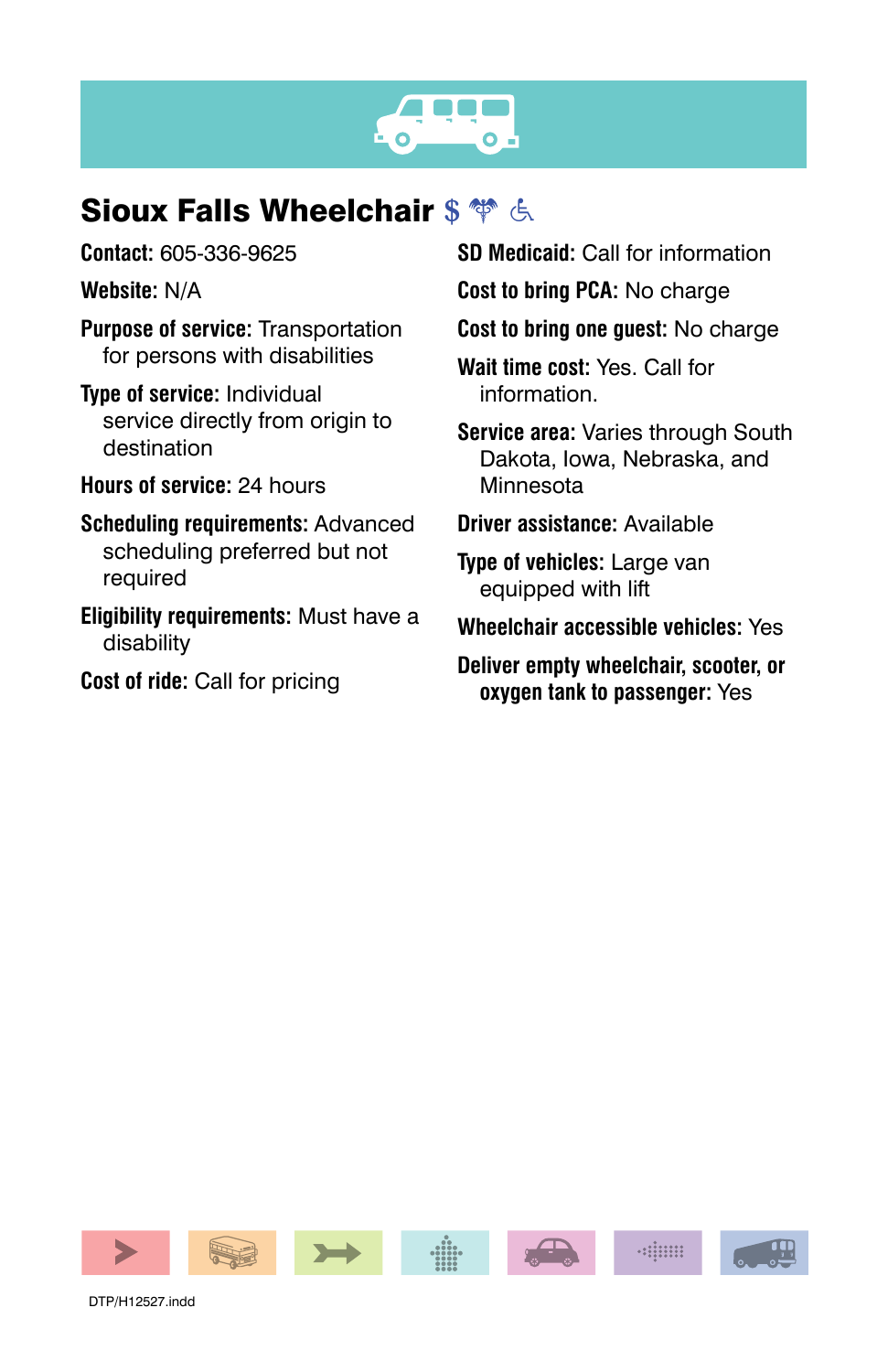

### **Siouxland Paratransit Services \$**  $\%$  **&**

**Contact:** 605-809-6387

**Website:** N/A

- **Purpose of service:** Transportation for medical appointments, ball games, and concerts
- **Type of service:** Individual transportation service directly from origin to destination

**Hours of service:** 24 hours

**Scheduling requirements:** Advanced scheduling preferred, but not required

**Eligibility requirements:** Must be mobility impaired.

**Cost of ride:** One-way is \$20, roundtrip is \$40.

**SD Medicaid:** Accepted

**Cost to bring PCA:** No charge

**Cost to bring one guest:** No charge

**Wait time cost:** No charge

**Service area:** Sioux Falls and surrounding communitities within an approximate 15-mile radius.

**Driver assistance:** Available

**Type of vehicles:** Minivan with ramp

**Wheelchair accessible vehicle:** Yes

**Deliver empty wheelchair, scooter, or oxygen tank to passenger:** A wheelchair can be provided if necessary.

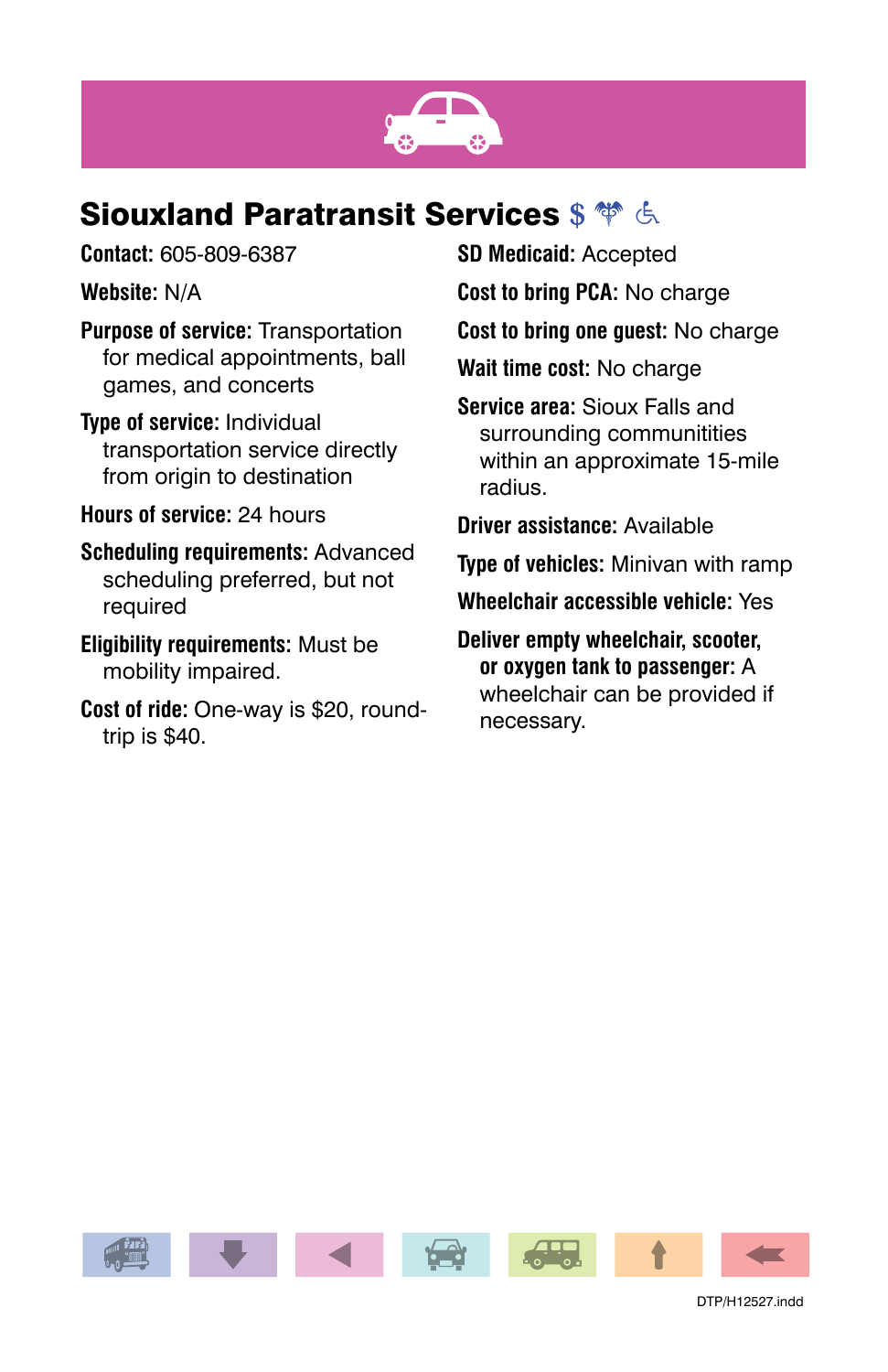

### Taxi Services **\$**

There are several for-profit taxicab services available for hire in the area with various service hours and rates. Please refer to a print or online business directory for a listing of taxicab companies and contact information.

### Wheelchair Express

### **\$** 带 占

**Contact:** 605-338-9529

**Website:** N/A

**Purpose of service:** Transportation for persons with disabilities

**Type of service:** Individual transportation service directly from origin to destination

- **Hours of service:** 24 hours
- **Scheduling requirements:** Advanced scheduling preferred but not required

**Eligibility requirements:** Open to all persons with disabilities

**Cost of ride:** One-way is \$25.00 plus tax. Round-trip is \$45.00 plus tax. Mileage outside of Sioux Falls will be applied.

- **S.D. Medicaid:** Accepted
- **Cost to bring PCA:** No charge

**Cost to bring one guest:** No charge

**Wait time cost:** Yes. Call for information.

**Service area:** All of South Dakota

**Driver assistance:** Available

**Type of vehicles:** Van equipped with lift or ramp

**Wheelchair accessible vehicles:** Yes

**Deliver empty wheelchair, scooter, or oxygen tank to passenger:** Yes, wheelchairs for a cost of \$25.00.









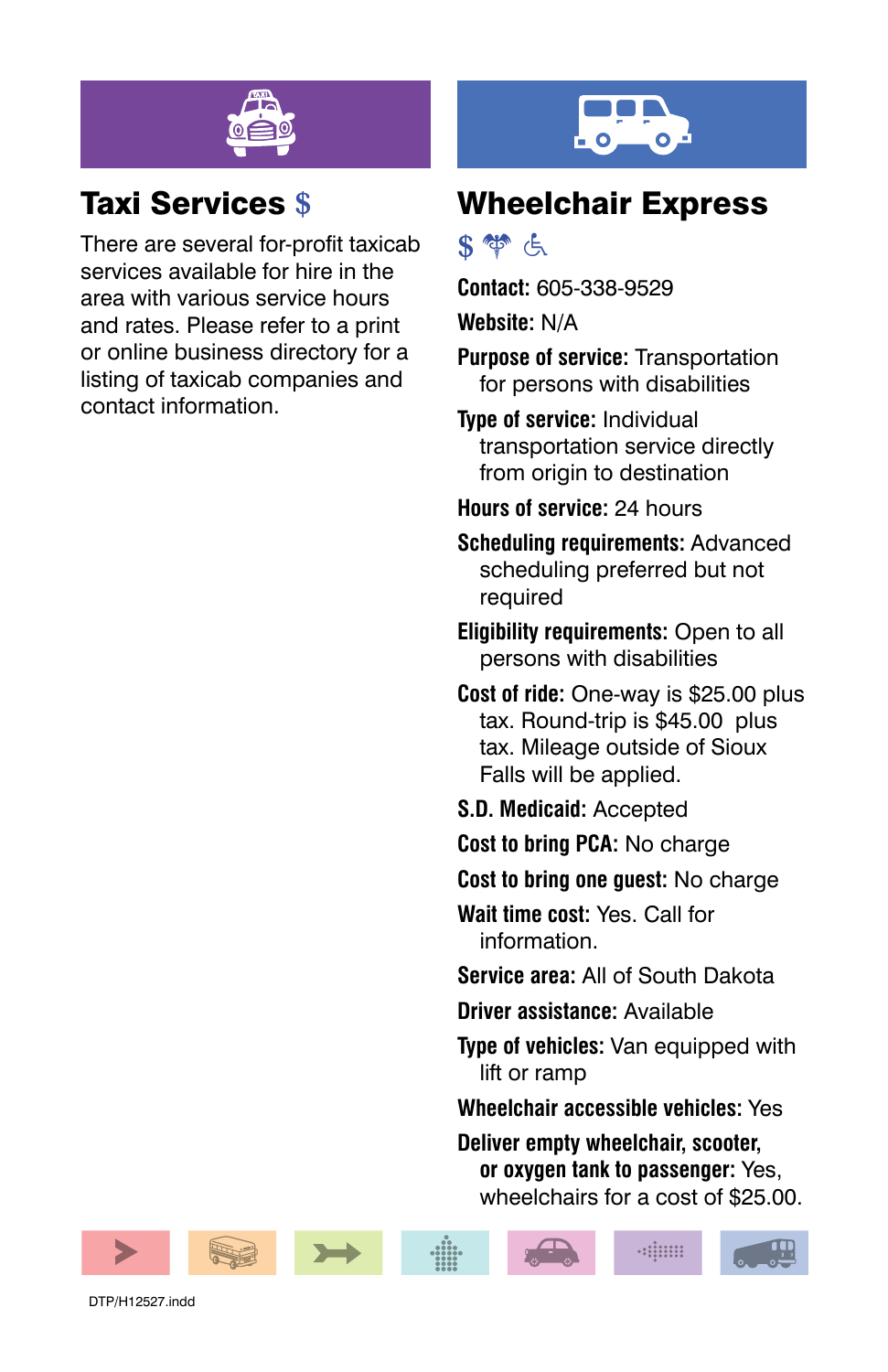

### Workers on Wheels (WOW)

**Contact:** 605-333-3317

### **Website:** www.activegen.org

**Purpose of service:** Transportation for medical appointments and grocery shopping. (Volunteers will shop for the client, if needed.)

**Type of service:** Shared ride service

**Hours of service:** 8 a.m. to 5 p.m. Monday through Friday

**Scheduling requirements:** Seven to ten days' advance notice

**Eligibility requirements:** Adults over the age of 60 who meet the WOW annual income guidelines and do not have family in the Sioux Falls area to assist with the services needed. Persons with disabilities are taken on a case-by-case basis. Call for complete eligibility requirements.

**Cost of ride:** No charge

**SD Medicaid:** Not accepted

**Cost to bring PCA:** No charge

**Cost to bring one guest:** No charge

**Wait time cost:** N/A

**Service area:** Sioux Falls

**Driver assistance:** Not available

**Type of vehicles:** Personal vehicles of volunteers

**Wheelchair accessible vehicle:** No

**Deliver empty wheelchair, scooter, or oxygen tank to passenger:** No

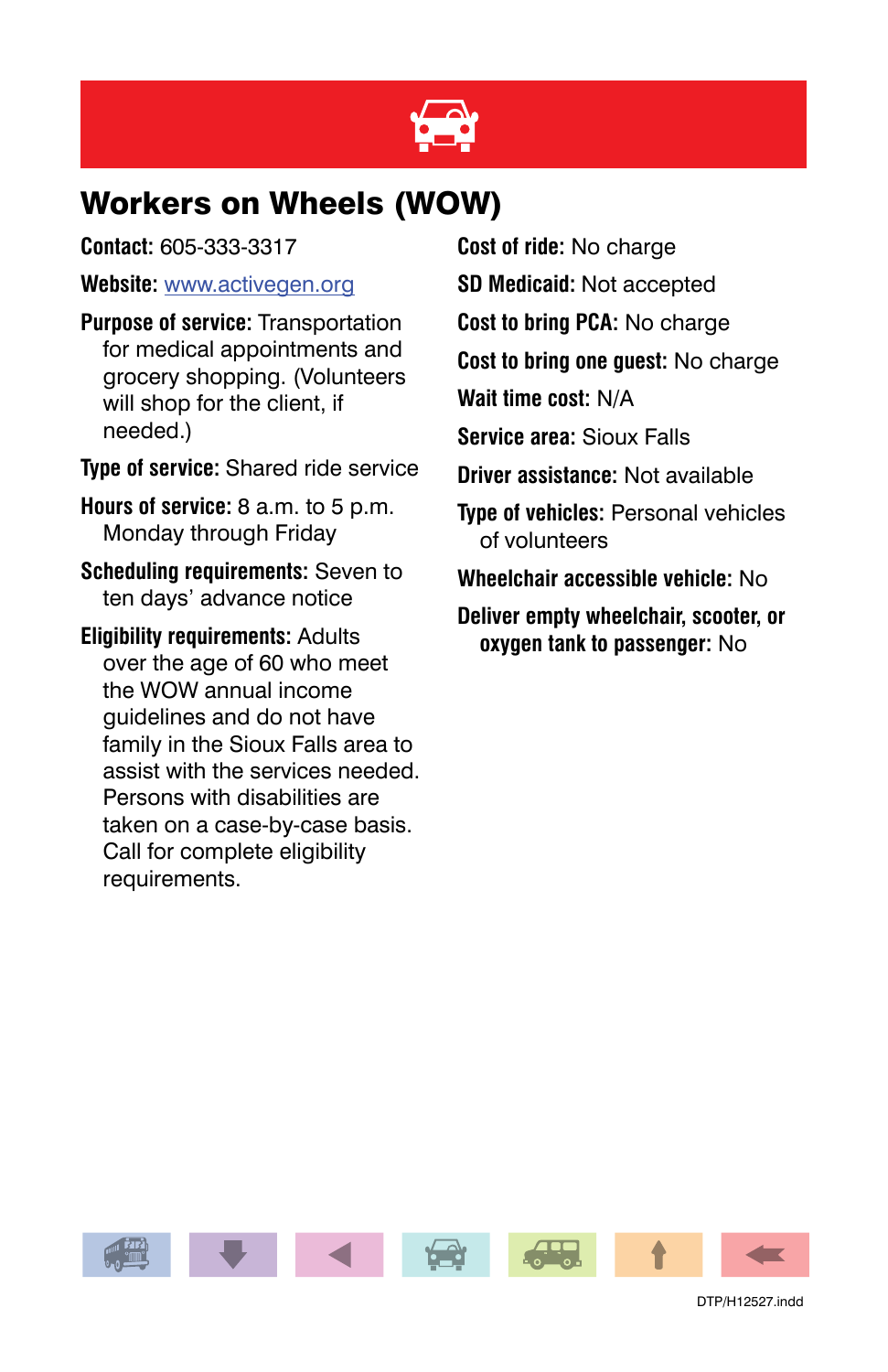# Sioux Falls Metro Area Specialized

| <b>Transportation Provider</b>                      | <b>Phone Number</b>       | <b>Office Hours for Arranging Ride</b> |
|-----------------------------------------------------|---------------------------|----------------------------------------|
| <b>Brandon Public Transit</b>                       | 605-582-3553              | 7:30 a.m.<br>to 12:15 p.m., Mon-Fri    |
| <b>Disabled American Veterans</b><br>(DAV)          | 605-336-3230<br>ext. 6551 | 8 a.m.-2 p.m., Mon-Fri                 |
| <b>Jefferson Bus Lines</b>                          | 605-336-0885              | 9:30 a.m. - 8 p.m., Mon-Sun            |
| Project C.A.R.                                      | 605-332-2777              | 8 a.m.-4 p.m., Mon-Fri                 |
| <b>Sioux Area Metro (SAM)</b>                       | 605-367-7151              | 8 a.m.-5 p.m., Mon-Fri                 |
| <b>Sioux Falls Immunization</b><br><b>Coalition</b> | 211                       | 24 hours                               |
| <b>Sioux Falls Wheelchair</b>                       | 605-336-9625              | 24 hours                               |
| <b>Siouxland Paratransit</b><br><b>Services</b>     | 605-809-6387              | 24 hours                               |
| <b>Wheelchair Express</b>                           | 605-338-9529              | 24 hours                               |
| <b>Workers on Wheels (WOW)</b>                      | 605-333-3317              | 8 a.m.-5 p.m., Mon-Fri                 |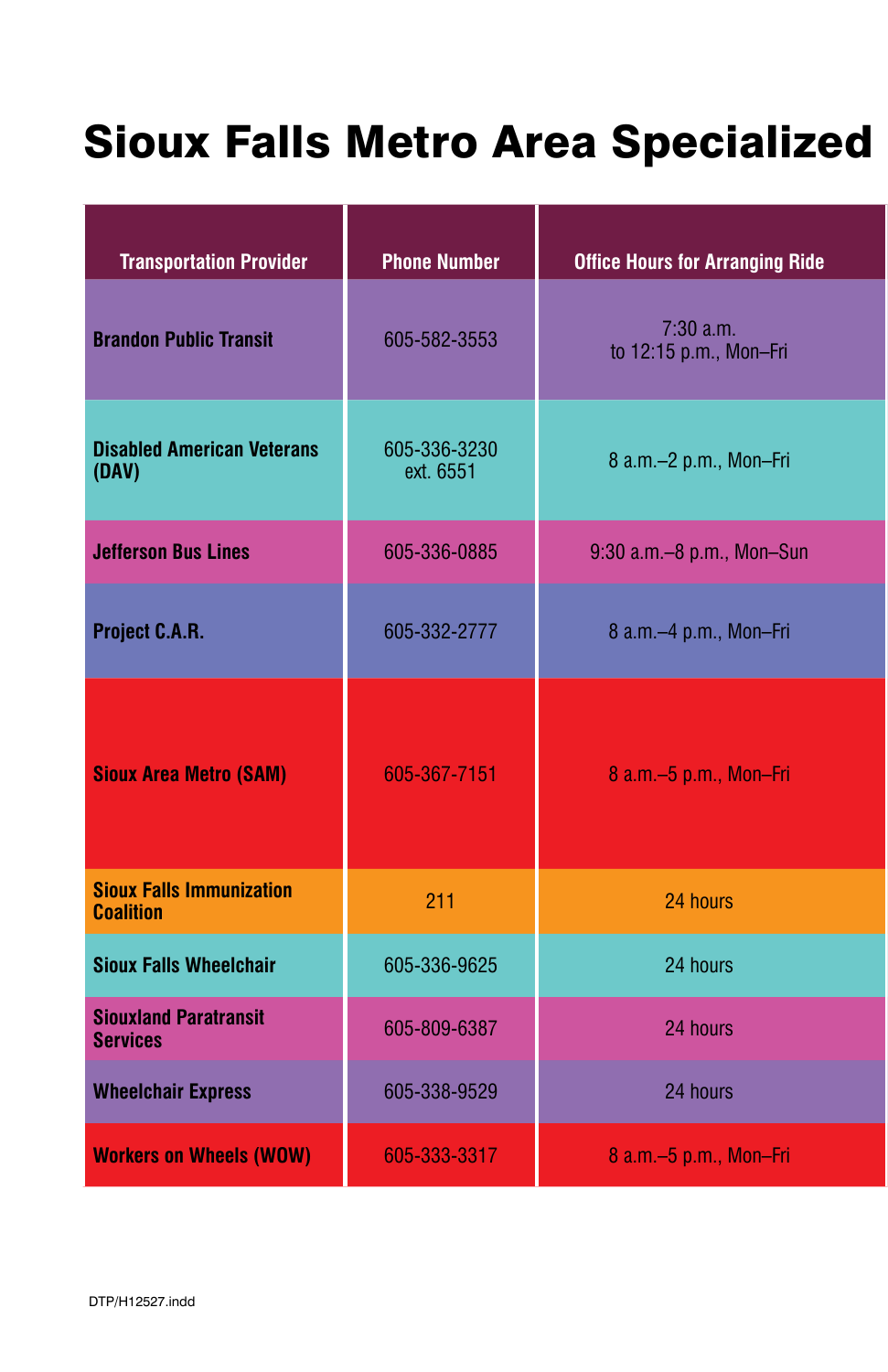# **Transportation Services**

| <b>Hours of Service</b>                                                                                 | Wheelchair<br><b>Accessible</b> | <b>Medicaid</b>         | <b>Cost One-Way</b>                                                                                                                             | <b>Eligibility</b><br><b>Requirements</b>               |
|---------------------------------------------------------------------------------------------------------|---------------------------------|-------------------------|-------------------------------------------------------------------------------------------------------------------------------------------------|---------------------------------------------------------|
| 8 a.m.-3:30 p.m.,<br>Mon-Fri                                                                            | Yes                             | <b>No</b>               | General Public: \$1.50<br>Seniors: None,<br>donations accepted                                                                                  | <b>No</b>                                               |
| 8 a.m. - 3 p.m.,<br>Mon-Fri                                                                             | <b>No</b>                       | No                      | None                                                                                                                                            | Yes                                                     |
| 9:30 a.m. - 8 p.m.,<br>Mon-Sun                                                                          | Yes                             | <b>No</b>               | <b>Varies</b>                                                                                                                                   | No                                                      |
| 8 a.m. - 4 p.m.,<br>Mon-Fri                                                                             | <b>No</b>                       | <b>No</b>               | None                                                                                                                                            | Yes                                                     |
| Generally<br>5:45 a.m.-7 p.m.,<br>with some service<br>until 9 p.m.<br>Mon-Fri<br>7:45 a.m.-7 p.m. Sat. | Yes                             | Yes                     | Adults: \$1;<br>Seniors, Persons with<br><b>Disabilities, and Children</b><br>10 years and younger:<br>\$.50<br><b>Paratransit Service: \$2</b> | <b>Fixed Route:</b><br><b>No</b><br>Paratransit:<br>Yes |
| <b>Varies</b>                                                                                           | No                              | No                      | <b>None</b>                                                                                                                                     | Yes                                                     |
| 24 hours                                                                                                | Yes                             | Call for<br>information | Varies                                                                                                                                          | Yes                                                     |
| 24 hours                                                                                                | Yes                             | Yes                     | \$20                                                                                                                                            | Yes                                                     |
| 24 hours                                                                                                | Yes                             | Yes                     | Varies                                                                                                                                          | Yes                                                     |
| 8 a.m. - 5 p.m.,<br>Mon-Fri                                                                             | <b>No</b>                       | <b>No</b>               | <b>None</b>                                                                                                                                     | Yes                                                     |